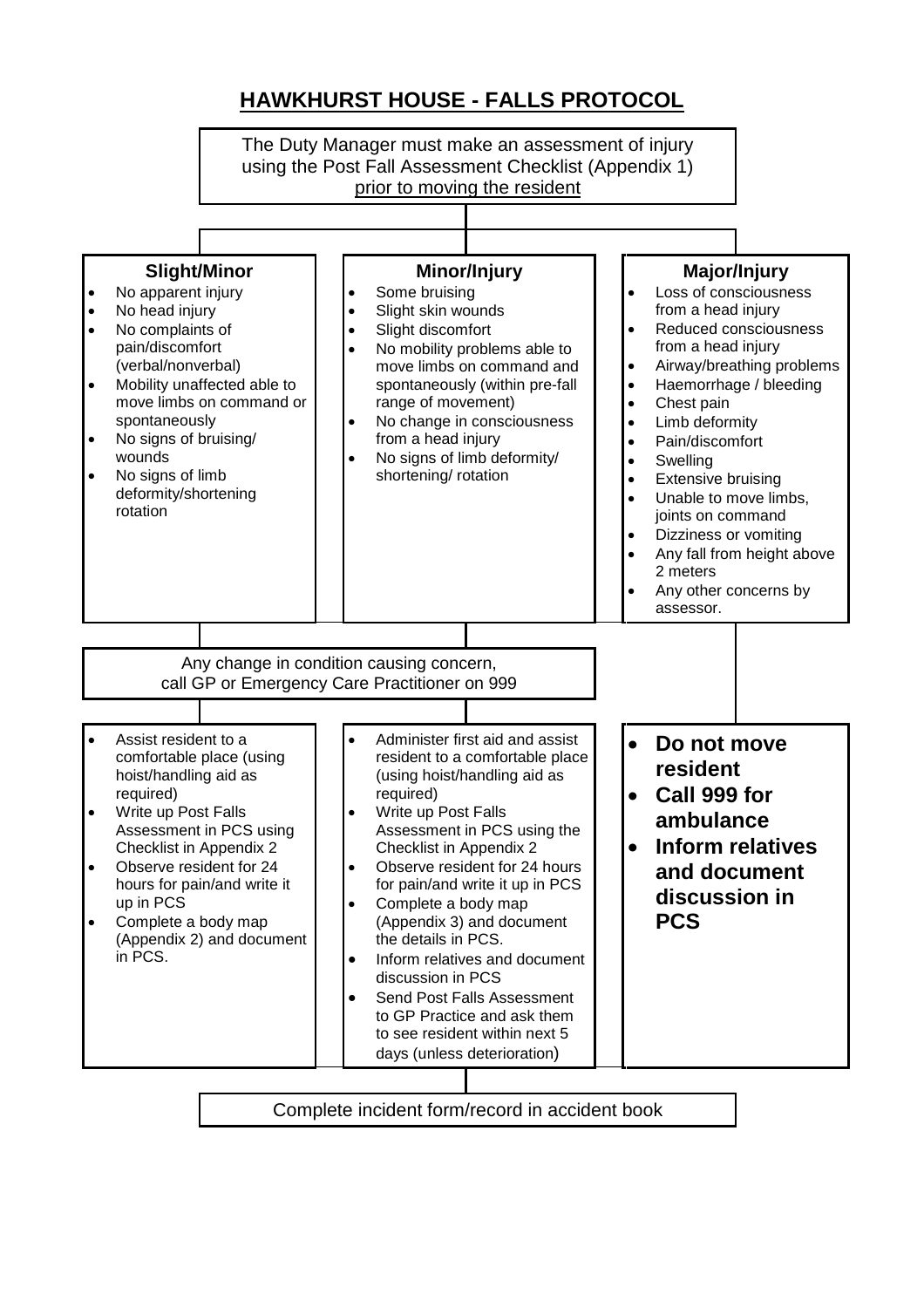## **POST FALL - ASSESSMENT CHECK LIST The following areas must be written up in PCS immediately after all falls**

| Date/Time of Fall                                             |                                                                                                                                                                                                                                                                     |
|---------------------------------------------------------------|---------------------------------------------------------------------------------------------------------------------------------------------------------------------------------------------------------------------------------------------------------------------|
| <b>Level of Consciousness</b><br>(Check for head injury)      | Select one option from:<br>Responsive (verbal/other)<br>Less responsive than usual<br>Unresponsive/unconscious (call 999)                                                                                                                                           |
| Pain/Discomfort                                               | Select one option from:<br>No evidence of pain/discomfort<br>Showing signs of pain (non verbal)<br>Complaining of pain (verbal)<br>Site of Pain (if any)                                                                                                            |
| Injury/wounds<br>(check for open wounds,<br>haemorrhage)      | Select one option from:<br>No evidence of bleeding<br>Swelling/deformity<br>Bruising/bleeding<br>Site of Injury (if any)                                                                                                                                            |
| Movement<br>(check for shortening or<br>rotation of limb)     | Select one option from:<br>Able to move limbs on command (within pre-fall<br>range of movement)<br>Able to move but with pain<br>$\bullet$<br>Unable to move limbs on command or<br>spontaneously                                                                   |
| <b>Observations</b><br>(Before moving if injury<br>suspected) | Record the following:<br>Pulse<br><b>Blood Sugar</b><br><b>Blood Pressure</b>                                                                                                                                                                                       |
| <b>Mobility</b>                                               | Select one option from:<br>Able to get up and weight bear<br>Able to assist but showing signs of discomfort<br>Unable to assist themselves up and requires hoist<br>or other handling equipment.<br>Major change in mobility and condition from pre-fall<br>status? |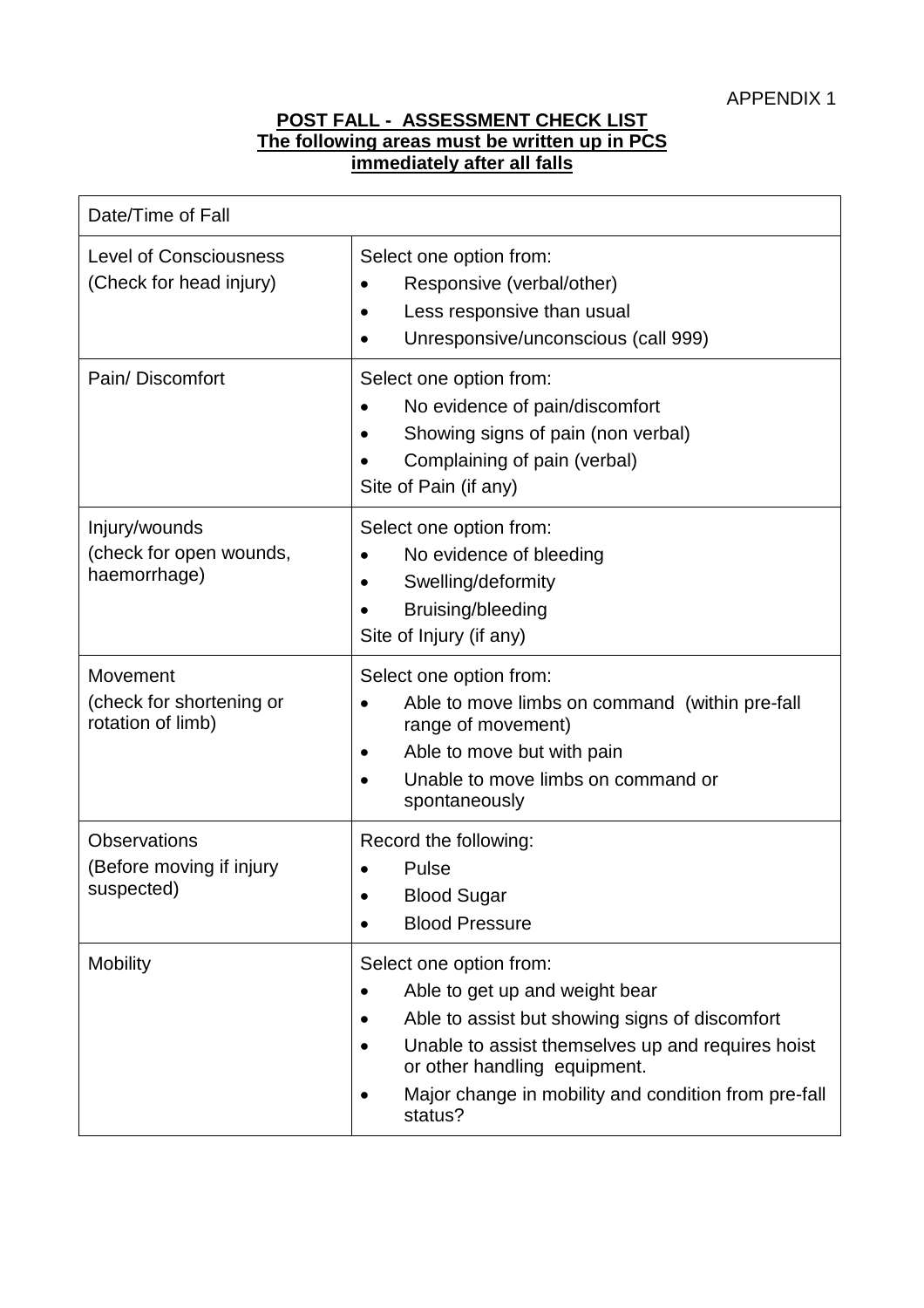| <b>Conclusion, Clinical</b><br>assessment and judgment | Select one option from:<br>Slight/Minor. If so,<br>$\bullet$<br>Document in PCS.<br>$\Omega$<br>Minor/Injury. If so,<br>٠<br>Commence 24 hour observation.<br>$\Omega$<br>Inform relatives and document in PCS.<br>$\Omega$<br>Inform GP in writing and ask to see within 5<br>$\circ$<br>days. |  |
|--------------------------------------------------------|-------------------------------------------------------------------------------------------------------------------------------------------------------------------------------------------------------------------------------------------------------------------------------------------------|--|
|                                                        | Major/Injury. If so,<br>$\bullet$<br>Suspected/confirmed injury, call 999.<br>$\circ$                                                                                                                                                                                                           |  |
|                                                        | Inform relatives and document in PCS<br>$\Omega$                                                                                                                                                                                                                                                |  |
|                                                        | First aid/resuscitate as appropriate<br>$\circ$                                                                                                                                                                                                                                                 |  |
|                                                        | Close observation until help arrives<br>$\circ$                                                                                                                                                                                                                                                 |  |
|                                                        | Provide ambulance staff with a copy of this<br>$\circ$<br>form                                                                                                                                                                                                                                  |  |
|                                                        | Inform GP in writing<br>$\circ$                                                                                                                                                                                                                                                                 |  |